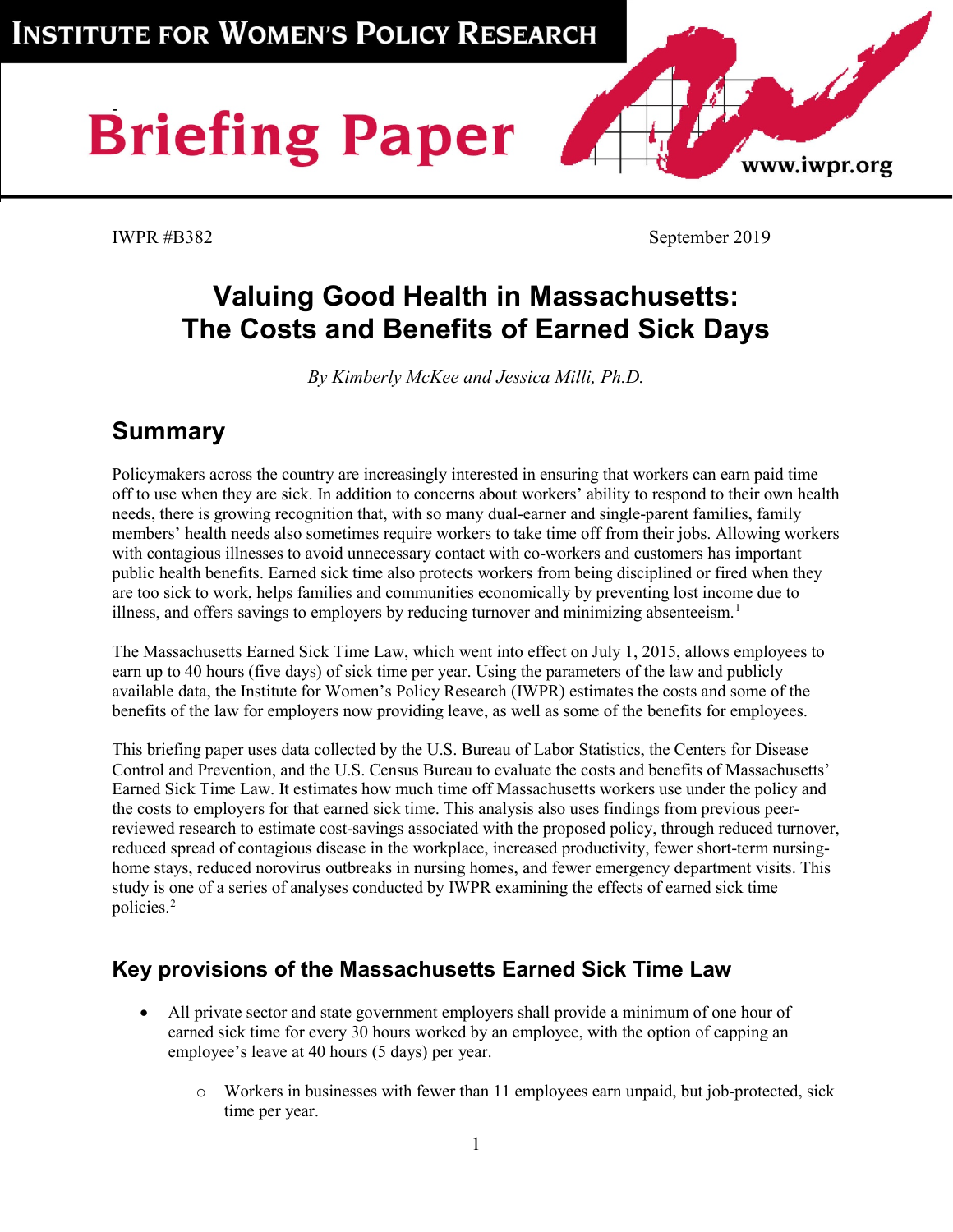- o Workers in businesses with 11 or more employees earn paid sick time per year.
- Earned sick time shall begin to accrue at the commencement of employment.
- Employees can begin to use sick time after 90 days of employment.
- Unused earned sick time can be carried over to the following calendar year.
- An employer is not required to provide financial or other reimbursement to an employee upon separation from employment for accrued earned sick time that the employee has not used.

#### **Who has new access to earned sick time and how do they use it?**

- In Massachusetts, approximately 728,000 private sector workers gained access to earned sick time under the law; of those, 431,000 workers lacked paid leave benefits of any kind (including vacation) and are newly eligible to receive leave under the law.<sup>[3](#page-3-2)</sup>
- Employees are estimated to use an average of 2.3 days of sick time annually, out of a maximum of five that may be accrued, excluding for maternity.
	- o Workers covered by the earned sick time law are estimated to use an average of 1.4 earned days for their own medical needs and the rest to address family members' medical needs and for doctor visits.
	- o Workers are estimated to use all of their five earned sick days after they give birth to or adopt a child.

#### **How much does earned sick time cost businesses?**

- Massachusetts employers are estimated to be expending about \$173.3 million annually to provide new earned sick time for employees as now mandated by law.
- In addition to use for own illness or caring for ill family members, newly covered workers who give birth are expected to use all of their available earned sick time, for an additional annual cost of almost \$3.0 million (Table 1).
- Workers without paid sick days come to work sick, which negatively impacts their productivity. Under the Massachusetts' Earned Sick Time Law employers recover about \$15 million per year in revenue that they had previously lost due to reduced worker productivity. The total net cost of the law for employers (\$161.3 million)—which accrues due to increased spending, including benefits and administrative expenses—is equivalent in size to a \$0.21 per hour increase in costs for employees receiving new leave, or about \$7.20 per week for covered workers (Table 1). Covered employees work on average 6.9 hours per day.

#### **What benefits does earned sick time produce?**

• Newly provided earned sick time as required by law is estimated to be yielding benefits of \$211 million annually for employers, largely due to savings from reduced turnover (\$202.8 million).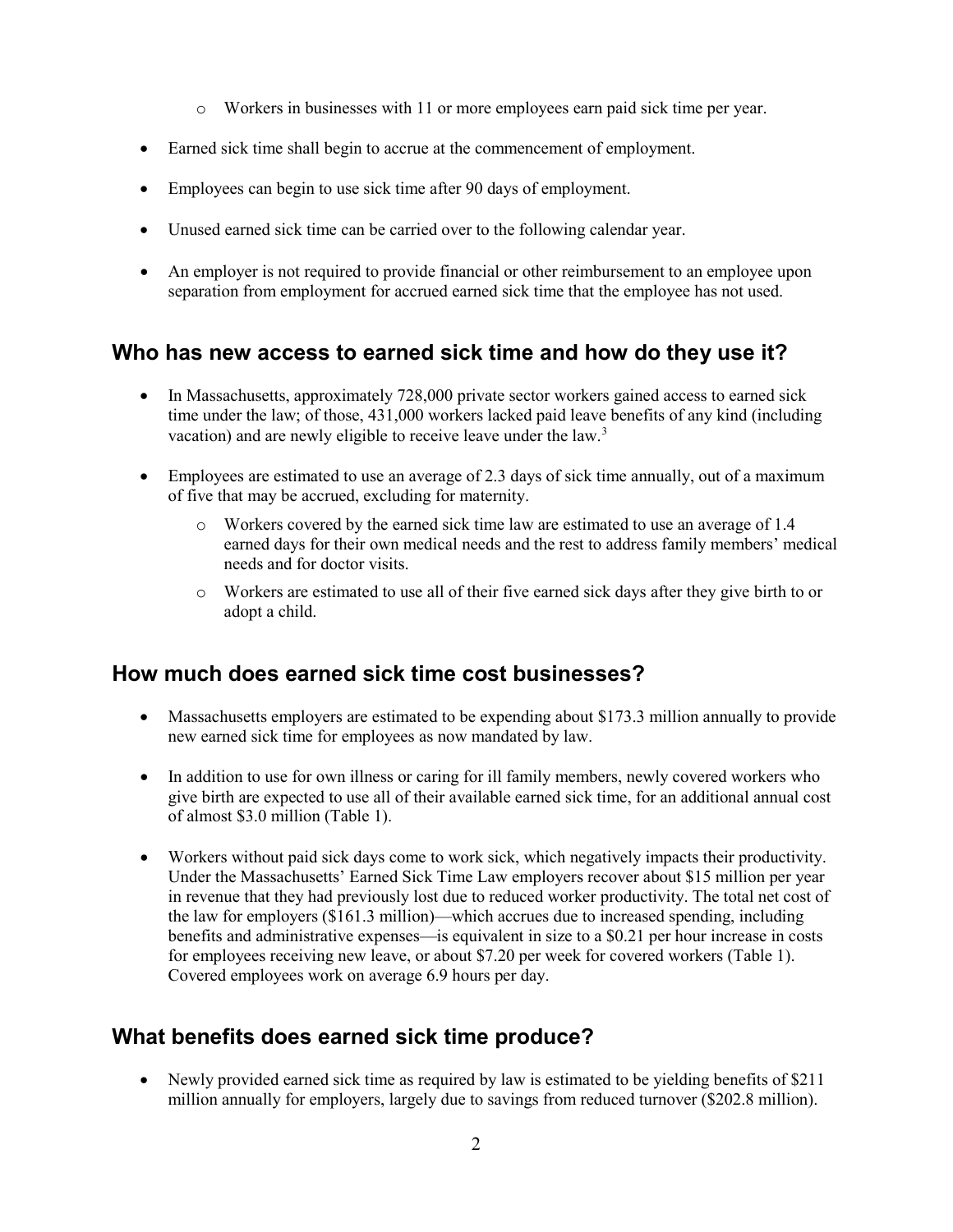- Savings to business from reduced "presenteeism" and contagious spread of flu within workplaces, when employees go to work while ill, are about \$8.3 million annually (Table 1).
- The benefits for employers are estimated to have a wage equivalent of a savings of \$0.27 per hour, or about \$9.41 per week for covered workers (Table 1).
- When weighing the benefits for employers against costs for employers from the law, employers are expected to be saving \$49.7 million (net) annually, equivalent to \$2.22 per worker per week for covered workers (Table 1).
- The community is estimated be spending about \$37.4 million less annually on health care expenses mostly as a result of reduced short-term nursing home stays and emergency department use. This savings also includes about \$2.0 million per year as a result of reduced norovirus outbreaks in nursing homes and long-term care facilities.[4](#page-3-3)

The savings estimates presented in this briefing paper assume that all workers eligible for sick time under the new policy know about their new earned sick time. During the early years of the program, however, it is likely that many workers have been unaware of their new leave benefits and have not taken any time off under the new law.[5](#page-3-4) Workers may have been especially unaware of the multiple uses allowed by the law.Thus, both costs and benefits in the early years of a new program may be considerably lower than these estimates.

#### **Other benefits of earned sick time not measured**

While data are currently lacking to calculate the full economic impact of having access to earned sick time, it is certain that there are many other benefits, in addition to those discussed above, that accrue to workers, their families, employers, taxpayers, and society as a whole, and these benefits are currently not captured in the estimates presented below. These include fewer workplace injuries, increased use of preventive care services, more timely treatment of illnesses, and improved employment and earnings stability, among others.<sup>[6](#page-3-5)</sup>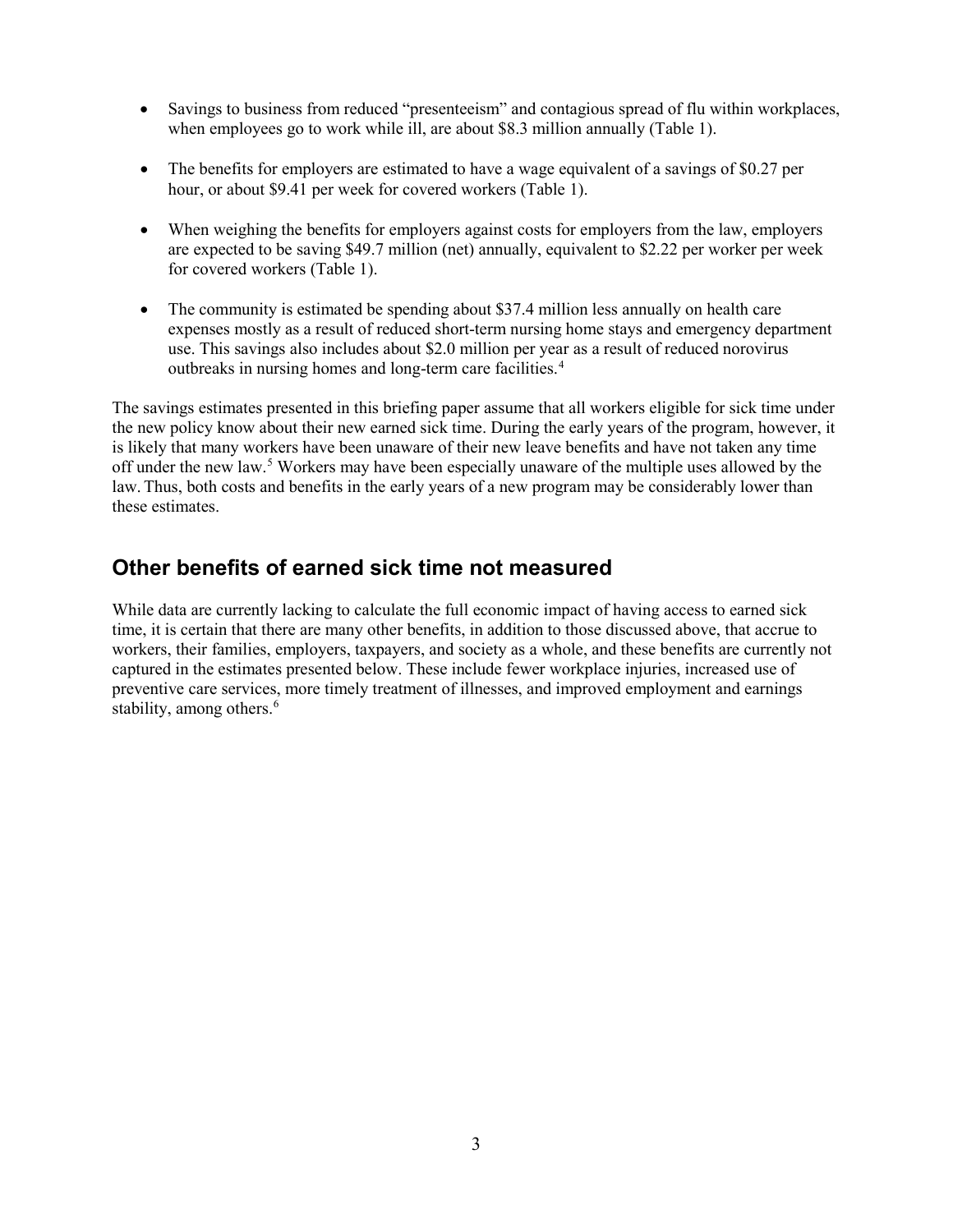#### **Table 1. Summary of Annual Costs and Benefits of Massachusetts' Earned Sick Time Law**

|                                                                                                                                                         | <b>All Employers</b>                                       |                    |               |
|---------------------------------------------------------------------------------------------------------------------------------------------------------|------------------------------------------------------------|--------------------|---------------|
| <b>Costs and Benefits</b>                                                                                                                               | <b>Dollars</b>                                             | Average per-worker |               |
| <b>COSTS</b><br>PSD for Workers Currently Lacking Any Paid Leave<br>Use of PSD for Maternity Leave<br>Currently Lost Productivity (Adjustment to Costs) | \$173,320,681<br>\$2,991,508<br>\$14,997,447               | Weekly             | Hourly        |
| <b>Employers' Costs</b>                                                                                                                                 | \$161,314,742                                              | \$7.20             | \$0.21        |
| <b>BENEFITS</b><br>Lower Turnover<br>Reduced Flu Contagion in the Workplace                                                                             | \$202,765,486<br>\$8,267,343                               | Weekly             | Hourly        |
| <b>Employers' Savings</b>                                                                                                                               | \$211,032,829                                              | \$9.41             | \$0.27        |
| Reduced Short-Term Nursing Home Stays<br>Reduced Norovirus in Nursing Homes<br>Reduced Flu Contagion<br>Reduced Emergency Department Visits             | \$12,559,300<br>\$2,028,292<br>\$1,106,446<br>\$21,700,779 | Weekly             | Hourly        |
| <b>Community Savings</b>                                                                                                                                | \$37,394,817                                               | \$1.67             | \$0.05        |
| <b>Net Savings for Employers</b>                                                                                                                        | \$49,718,087                                               | \$2.22             | \$0.06        |
| <b>NET SAVINGS</b>                                                                                                                                      | \$87,112,904                                               | \$3.89             | <b>\$0.11</b> |

Note: Cost and benefit values in constant 2017 dollars.

Source: Institute for Women's Policy Research analysis of the 2017 American Community Survey; the 2016 National Compensation Survey; the 2012 Medical Expenditure Panel Survey; the 2016–2017 National Health Interview Survey; and the 2015-2018 Current Population Survey Annual Social and Economic Supplement. To learn more about the methodology and sources please see Valuing Good Health in Oregon: The Costs and Benefits of Earned Sick Days (Williams, Griffin, and Hayes 2013).

#### **Notes**

 $\overline{a}$ 

<span id="page-3-0"></span><sup>&</sup>lt;sup>1</sup> For a comprehensive review of the research literature on the effects of paid sick leave policies, see Milli, Xia, and Min (2016).<br>
<sup>2</sup> See IWPR's Paid Sick Days issue page at https://iwpr.org/issue/work-family/paid-sick-days/.

<span id="page-3-1"></span>

<span id="page-3-2"></span><sup>&</sup>lt;sup>3</sup> The law allows employers who had already been offering other paid time off benefits to employees to modify their existing policies to include the use of sick time. IWPR estimates suggest that about 728,000 private sector and state government workers in Massachusetts did not have access to leave specifically for personal or family illness, and these workers gained access to earned sick time after the law was passed. However, many of these workers had access to other forms of paid time off, thus only about 431,000 would gain access to *new* leave under the ordinance.<br><sup>4</sup> The cost of treating patients infected with norovirus is paid in great part with Medicaid and Medica

<span id="page-3-4"></span><span id="page-3-3"></span><sup>&</sup>lt;sup>5</sup> It often takes time for workers to become aware of changes in their employment benefits. For instance, three years after California's new paid family leave program went into effect, only a quarter of workers knew about their new right to take paid leave (Milkman 2008), despite the requirement that employers notify their employees of their right to paid family leave.

<span id="page-3-5"></span><sup>6</sup> For a comprehensive review of the research literature on the effects of paid sick leave policies, see Milli, Xia, and Min (2016).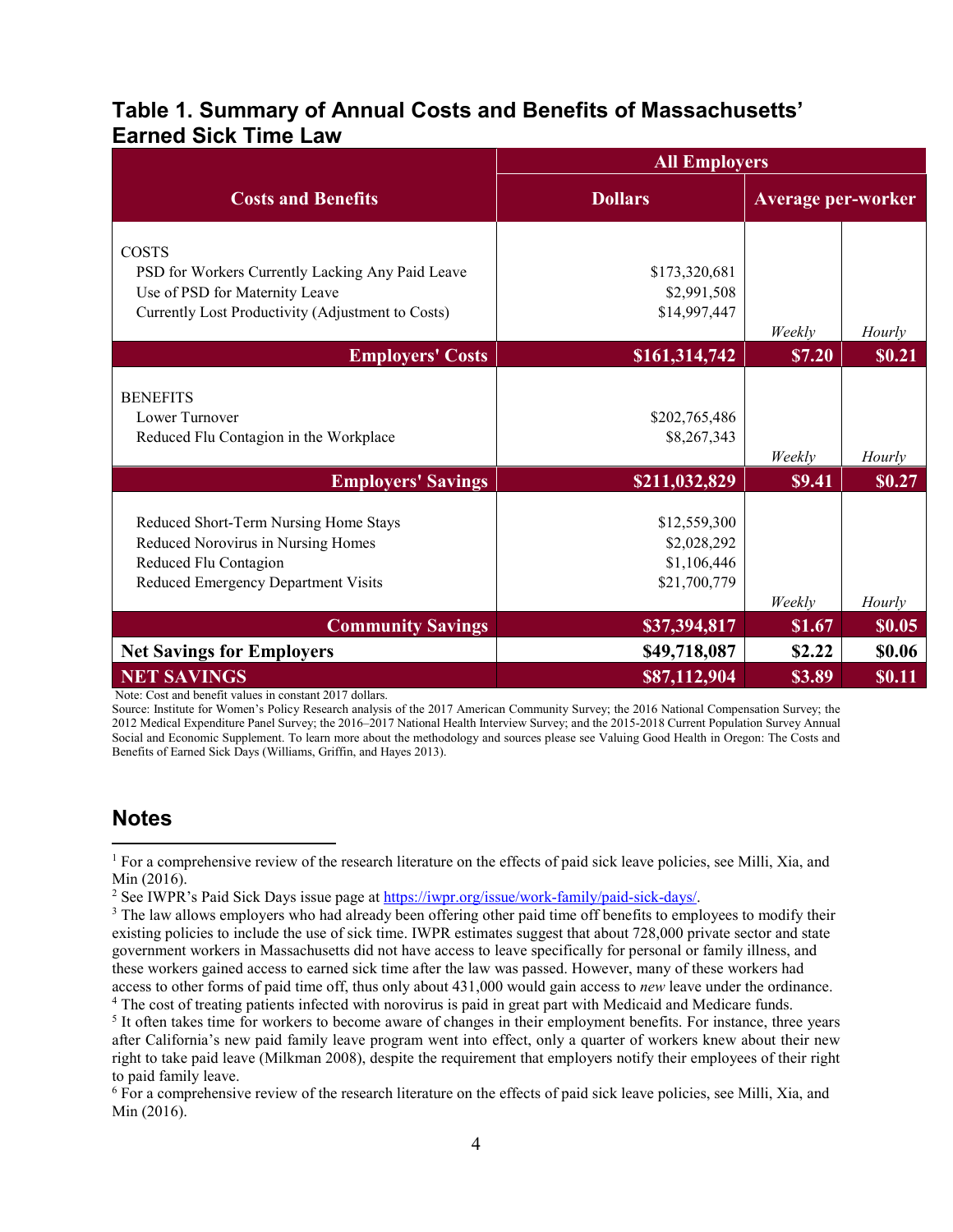### **Data and Resources**

American Medical Association. 2018. *CPT/Medicare Payment Search.* < https://apps.amaassn.org/CptSearch/user/search/cptSearch.do> (accessed February 2018).

Blewett, Lynn A., Julia A. Rivera Drew, Miriam L. King, and Kari C.W. Williams. IPUMS Health Surveys: National Health Interview Survey, Version 6.4 [dataset]. Minneapolis, MN: IPUMS, 2019. <https://doi.org/10.18128/D070.V6.4>

Boushey, Heather and Sarah Jane Glynn. 2012. "There Are Significant Business Costs to Replacing Employees." Washington, DC: Center for American Progress. < https://www.americanprogress.org/wpcontent/uploads/2012/11/CostofTurnover.pdf> (accessed February 2018).

Bureau of Labor Statistics. "CPI Inflation Calculator." [<https://www.bls.gov/data/inflation\\_calculator.htm>](https://www.bls.gov/data/inflation_calculator.htm) (accessed June 2019).

Calderon-Margalit, Ronit. 2005. "A Large-Scale Gastroenteritis Outbreak Associated With Norovirus in Nursing Homes." *Epidemiology and Infection* 133(1): 35-40.

[Centers for Disease Control and Prevention,](https://www.cdc.gov/) [National Center for Emerging and Zoonotic Infectious](http://www.cdc.gov/ncezid/)  [Diseases \(NCEZID\).](http://www.cdc.gov/ncezid/) *National Outbreak Reporting System (NORS).* [<https://wwwn.cdc.gov/norsdashboard/>](https://wwwn.cdc.gov/norsdashboard/) (accessed June 2019).

CeraLyte. 2018. *CeraLyte 50 (10G).* <https://ceraproductsinc.com/products/ceralyte-50> (accessed February 2018).

Flood, Sarah, Miriam King, Renae Rodgers, Steven Ruggles, and J. Robert Warren. Integrated Public Use Microdata Series, Current Population Survey: Version 6.0 [dataset]. Minneapolis, MN: IPUMS, 2018. https://doi.org/10.18128/D030.V6.0

Hill, Heather. 2013. "Paid Sick Leave and Job Stability." *Work and Occupations* 40(2): 143-173.

Islam, M.N., C. Dennis O'Shaughnessy, and Bruce Smith. 1996. "A Random Graph Model for the Final-Size Distribution of Household Infections." *Statistics in Medicine* 15(4): 837-843.

Johnston, Cecilia, Haoming Qui, John R. Ticehurst, Conan Dickson, Patricia Rosenbaum, Patricia Lawson, Amy B. Strokes, Charles J. Lowenstein, Michael Kaminsky, Sara E. Cosgrove, Kim Y. Green, and Trish M. Perl. 2007. "Outbreak Management and Implications of a Nosocomial Norovirus Outbreak." *Clinical Infectious Diseases* 45(5): 534-540.

Kaiser Family Foundation. 2017a. "Average Nurse Hours per Resident Day in All Certified Nursing Facilities." < https://www.kff.org/other/state-indicator/average-nurse-hours-per-resident-day-in-allcertified-nursing-facilities-2003-

2014/?currentTimeframe=0&sortModel=%7B%22colId%22:%22Location%22,%22sort%22:%22asc%22  $\%$ 7D $>$  (accessed June 2019).

-----. 2017b. "Total Number of Certified Nursing Facilities." <https://www.kff.org/other/stateindicator/number-of-nursing-

facilities/?currentTimeframe=0&sortModel=%7B%22colId%22:%22Location%22,%22sort%22:%22asc %22%7D> (accessed June 2019).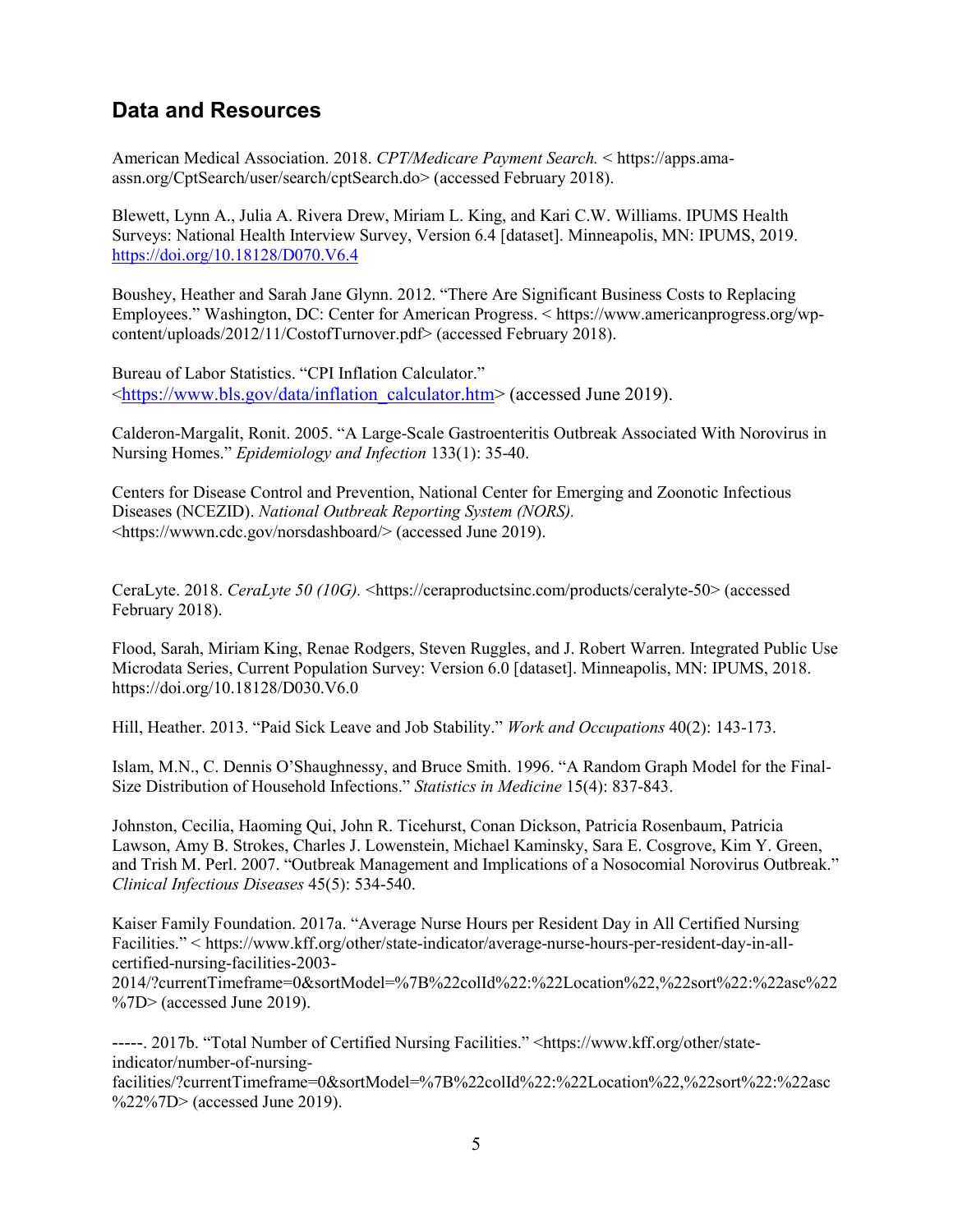-----. 2017c. "Total Number of Residents in Certified Nursing Facilities." <https://www.kff.org/other/state-indicator/number-of-nursing-facilityresidents/?currentTimeframe=0&sortModel=%7B%22colId%22:%22Location%22,%22sort%22:%22asc %22%7D> (accessed June 2019).

Kavet, Joel. 1977. "A Perspective on the Significance of Pandemic Influenza." *American Journal of Public Health* 67(11): 1063-1070.

Keech, M., A. J. Scott, and P. J. J. Ryan. 1998. "The Impact of Influenza and Influenza-Like Illness on Productivity and Healthcare Resource Utilization in a Working Population." *Occupational Medicine*  48(2): 85-90.

Kramarow, E., H. Lentzner, R. Rooks, J. Weeks, and S. Saydah. 2000. "Health United States 1999: Health and Aging Chartbook" Hyattsville, Maryland: U.S. Department of Health and Human Services Centers for Disease Control and Prevention. DHHS Publication Number (PHS) 99-1232-1.

Li, Jiehui, Guthrie S. Birkhead, David S. Strogatz, and F. Bruce Coles. 1996. "Impact of Institution Size, Staffing Patterns, and Infection Control Practices on Communicable Disease Outbreaks in New York State Nursing Homes." *American Journal of Epidemiology* 143(10): 1042-1049.

Massachusetts Attorney General's Office. 2018. "Earned Sick Time in Massachusetts Frequently Asked Questions." [<https://www.mass.gov/files/documents/2018/09/21/est\\_faq\\_1.pdf>](https://www.mass.gov/files/documents/2018/09/21/est_faq_1.pdf) (accessed June 2019).

Mayo Medical Laboratories. 2011. "Test ID: FNLV, Norovirus, EIA (Stool)." <https://www.mayomedicallaboratories.com/test-catalog/2011/Fees+and+Coding/91366> (accessed February 2018).

MetLife. 2012. *The MetLife Market Survey of Nursing Home & Home Care Costs*. Westport, CT: MetLife Mature Market Institute. <https://www.metlife.com/assets/cao/mmi/publications/highlights/mmimarket-survey-long-term-care-costs-highlights.pdf > (accessed February 2018).

Milkman, Ruth. 2008. "New Data on Paid Family Leave." Los Angeles, CA: UCLA Institute for Research on Labor and Employment.

Miller, Kevin, Claudia Williams, and Youngmin Yi. 2011. *Paid Sick Days and Health: Cost Savings from Reduced Emergency Department Visits*. IWPR Publication No. B301. Washington, DC: Institute for Women's Policy Research.

Milli, Jessica, Jenny Xia, and Jisun Min. 2016. "Paid Sick Days Benefit Employers, Workers, and the Economy. 2016. IWPR Publication No. B361. Washington, DC: Institute for Women's Policy Research.

National Alliance for Caregiving and AARP. 2015. "Caregiving in the U.S." <http://www.caregiving.org/wp-content/uploads/2015/05/2015\_CaregivingintheUS\_Final-Report-June-4\_WEB.pdf> (accessed February 2018).

Nichol, Kristin L. 2001. "Cost-Benefit Analysis of a Strategy to Vaccinate Healthy Working Adults Against Influenza." *Archives of Internal Medicine* 161(3): 749-759.

Steven Ruggles, Sarah Flood, Ronald Goeken, Josiah Grover, Erin Meyer, Jose Pacas, and Matthew Sobek. IPUMS USA: Version 9.0 [dataset]. Minneapolis: University of Minnesota. https://doi.org/10.18128/D010.V9.0